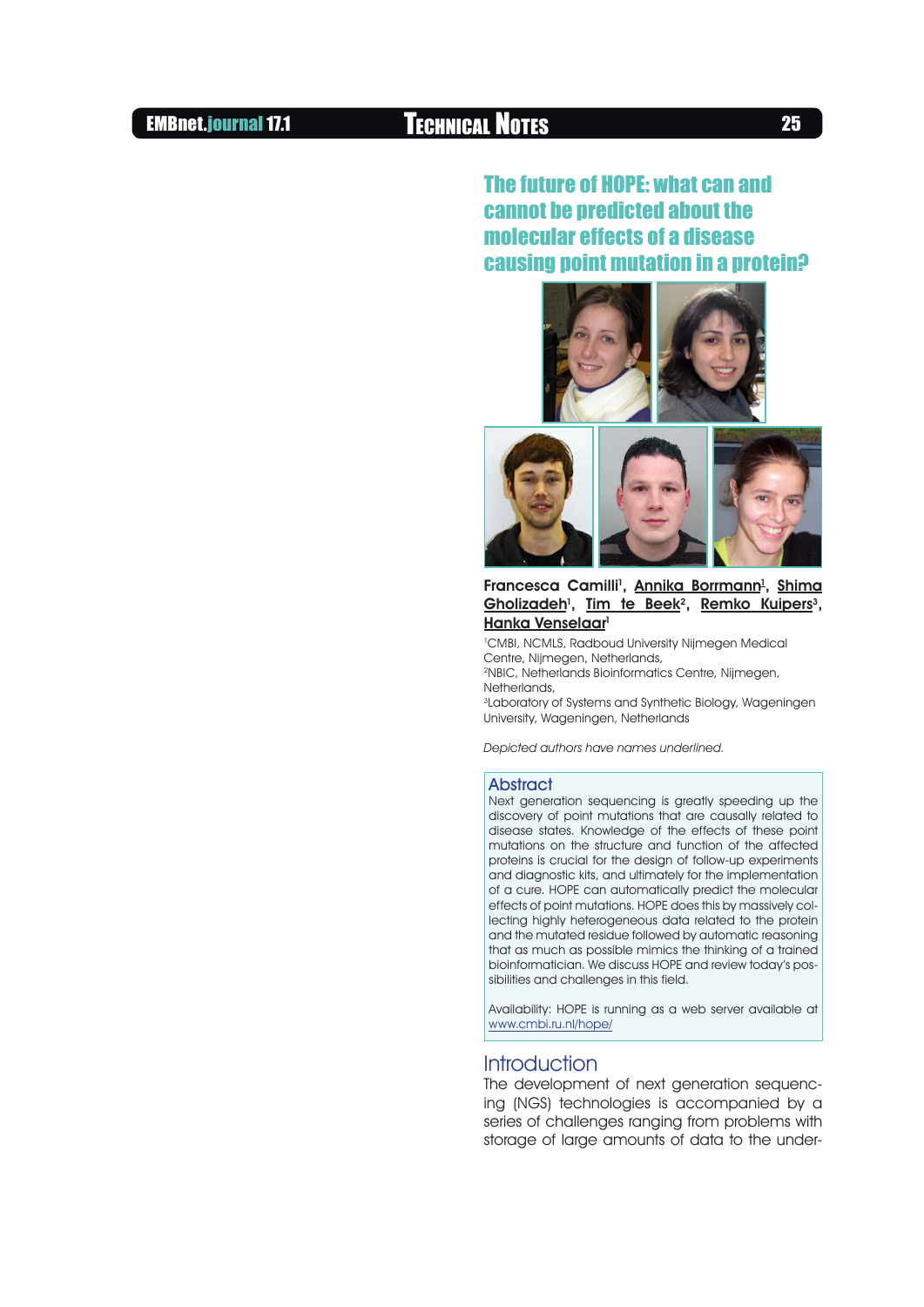standing of all pathways and mechanisms in an how likely it is that a variant alters the function of a organism [1]. One of these new challenges is the analysis and prioritisation of putative diseasecausing point-mutations in human genetics studies. It has been estimated that single nucleotide polymorphisms (SNPs) occur as frequently as every 100-300 bases. This implies that in an entire human genome we can potentially find 10 to 30 million SNPs [2]. The publicly available Single Nucleotide Polymorphism Database (db-SNP) nowadays contains over 30 million variations of which over 12 million are located in genes [3]. A variant is called a SNP when it occurs in at least 1% of the population. This implies that most SNPs are not directly related to a serious disease because if they were, we would all be sick. Human genomes, however, also contain many rare variants and occasionally such a rare variant causes a serious disease.

NGS is revolutionising the way human geneticists search for the causative genetic defects for disease states. In the past, extensive family tree analysis (linkage analysis) would be followed by cloning and sequencing a small region of the human genome and subsequent bioinformatics studies of the genetic variants found in this region. Nowadays, human geneticists routinely sequence the entire exome and occasionally, even the entire genome of a patient. While sequencing a human genome will become cheaper, faster, and easier in the coming years, it will remain difficult to identify which of the many observed mutations are responsible for the phenotype/disease of interest. The rate at which genomes can currently be sequenced demands for an automatic approach towards the analysis and classification of newly found variants. When hundreds of variants are detected, they must be sorted in order of likeliness that they are causative for the disease studied; this process is com-the protein we need to look at its 3D-structure. monly known as prioritisation.

Prioritisation consists of two steps when variants in the exome are being analysed. First the chance must be determined that the protein is related to the phenotype studied, and second, the chance must be determined that the mutation alters the function of that protein. The protein for which the product of these two chances is highest is the best candidate for follow-up studies. The first step, determining how likely it is that a protein is related to a phenotype, is the realm To find more information about these proteins of system biology. The second step, determining we need to rely on other information sources,

protein, is the ultimate goal of the HOPE software, the topic of this study.

We want to know if a variation in the patient's genome is harmless or possibly disease-causing. To do this we need to compare the variation found in our patient with the 'normal' human genome. As there is no such thing as the average human, we will have to compare the variations in our patient with the variations found in a large cohort of human genomes. These variations can be found in databases, such as dbSNP [3], and are described in the OMIM database [4]. By using information extracted from such databases we can classify the variations in our patient as either 'known to be harmless', 'known to cause a disease', 'previously found mutation with unknown effect' or even as a completely new mutation that is not present in the database(s) yet. A variations that is known to be harmless (often the ones that occur frequently in a population) can be removed from our list of putative disease-causing mutations. In case the variant matches an earlier described disease-causing mutation, there is no need for further investigation because the effect of the mutation is known already. Variants that fall in the categories 'unknown' and 'completely new' are worth further investigation.

The next step is to find out whether a mutation is located in the coding sequence of a gene, or in a regulatory sequence, splice site, or otherwise functional DNA. A mutation located in a regulation site might disturb the transcription or regulation of the gene, resulting in aberrant production of the protein. In contrast, a mutation located in the protein's coding sequence is likely to affect the folding of the protein instead of its production.

To really investigate the effect of variants on Studies of the mutation in 3D, can provide insight in the effect of the mutation and lead to ideas for experiments that eventually can result in a cure for the disease studied. Unfortunately, the Protein Data Bank (PDB) provides full or partial structures for only about 20% of all human proteins, while structural information for another 20% of the human proteins can be obtained using homology modelling techniques. This leaves a 60% of the sequences without known protein 3D-structure.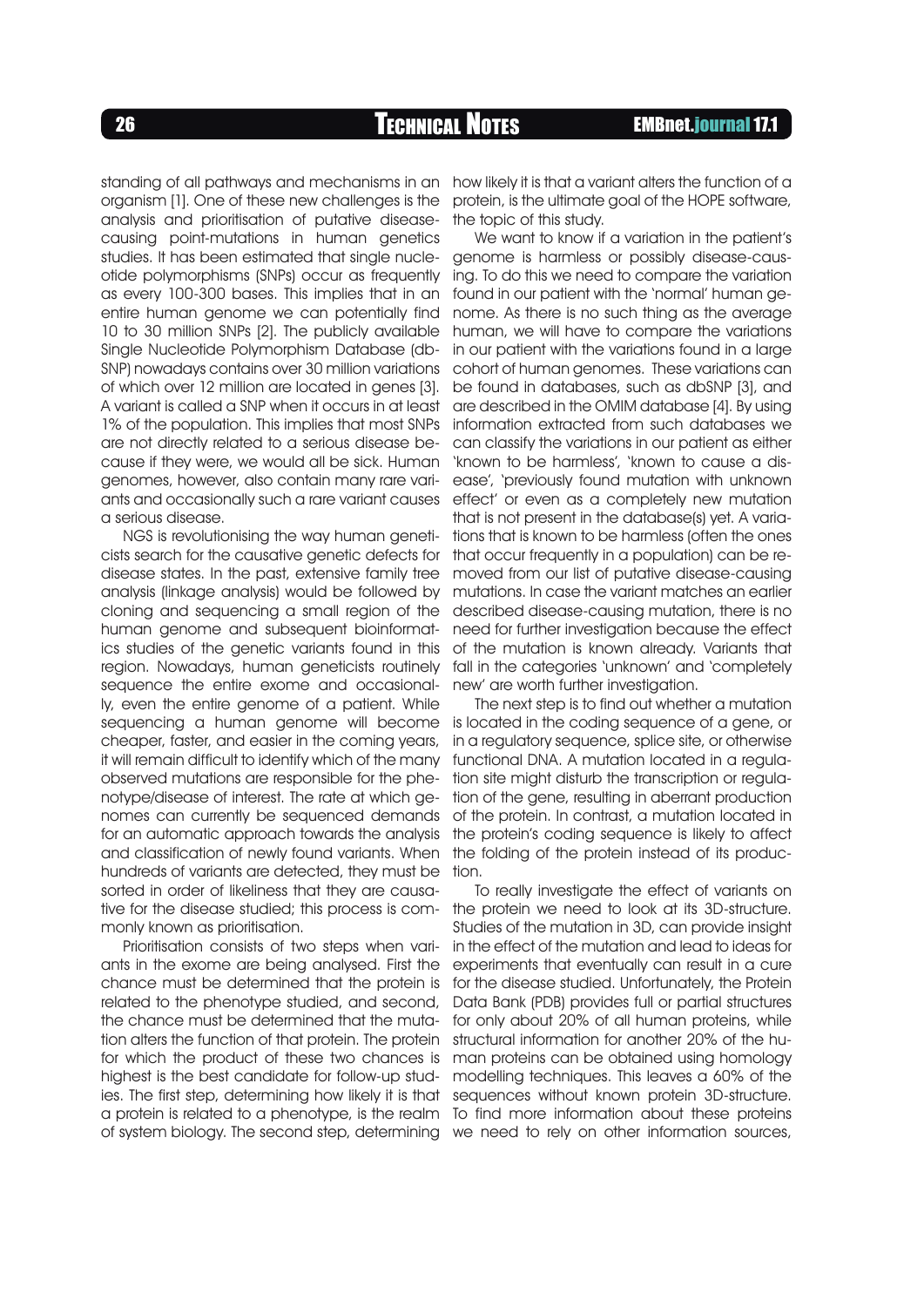tabases, conservation scores from multiple sequence alignments, and predictions based on just the sequences. It is a time-consuming task to manually collect information from all these sources, combine them, and produce a coherent idea about the effect of the studied mutation. Not every (bio)medical researcher has the tools and the experience to work with bioinformatics databases, servers, and programs. More manually analyse every variant in the list that results from the NGS-run. An automatic approach is required.

A series of Web servers exist that can aid with the analysis of the effects of point mutations on a proteins structure and function. Table 1 lists many of these servers together with their present internet locations.

as, new concepts, new data, etc., can be incor- followed by the annotations in UniProt, that in turn We believe that the analysis of disease related

such as annotations and other information in da- porated quickly. We also believe that the output of a mutation analysis server should be readable by life scientists, and not only by trained bioinformaticians. We therefore developed HOPE; a fully automatic program that can collect and combine all information available for a protein (including building a homology model when required) and produces a life scientist understandable report of the mutation at hand [15].

HOPE collects information from a wide range important is the fact that it is simply impossible to of information sources including calculations on the 3D-coordinates of the protein using WHAT IF Web services [16,17], sequence annotations from the UniProt database [18], conservation scores from HSSP [19], and predictions by a series of Distributed Annotation System (DAS) services [20]. When possible, homology models are built with YASARA [21]. Data is stored in a database and combined in a decision scheme to identify the effects of a mutation on the protein's 3D strucmutations should first of all include all smart ideas ture and its function. The decision scheme enin the software listed in Table 1 but, additionally, sures that the most reliable source of information should be open and extendible so that new ide- is used for the report, being first the 3D-structure,

Table 1. Internet based web servers that can aid with the prediction of the effects of point mutations on a proteins structure and/or function. Left hand column: name of facility, reference, and URL. Right hand column: very short description of main feature. MSA (Multiple Sequence Alignment), SVM (Support Vector Machine), PSIC (Position Specific Independent Counts), GO (Gene Ontology).

| $Server + URL$                                                                      | <b>Main Feature</b>                                                                                                                                     |
|-------------------------------------------------------------------------------------|---------------------------------------------------------------------------------------------------------------------------------------------------------|
| <b>SIFT [5]</b>                                                                     | Gives one score for tolerated or not, without expla-                                                                                                    |
| sift.jcvi.org/                                                                      | nation, based on MSA.                                                                                                                                   |
| PolyPhen [6]                                                                        | Gives damaging or not, uses annotations, info in                                                                                                        |
| genetics.bwh.harvard.edu/pph/                                                       | PDB file, MSA, and PSIC [7] scores.                                                                                                                     |
| PolyPhen 2 [8]                                                                      | As PolyPhen but with simpler and better explained                                                                                                       |
| genetics.bwh.harvard.edu/pph2/                                                      | output. More visualisation options.                                                                                                                     |
| SNPs3D [9]                                                                          | Pre-calculated 3D-effects on known protein struc-                                                                                                       |
| www.snps3d.org/                                                                     | tures; visualization using Chime.                                                                                                                       |
| <b>SNAP [10]</b>                                                                    | Gives neutral or non-neutral. Uses sequence anno-                                                                                                       |
| rostlab.org/services/snap/                                                          | tations, predictions on sequence, and MSA.                                                                                                              |
| Panther [11]                                                                        | Gives a score for deleterious or neutral based on                                                                                                       |
| www.pantherdb.org/tools/csnpScoreForm.jsp                                           | MSA.                                                                                                                                                    |
| PhD-SNP [12]<br>gpcr.biocomp.unibo.it/cgi/predictors/PhD-SNP/PhD-SNP.<br><u>cgi</u> | Predicts neutral/disease based on MSA using SVM.                                                                                                        |
| <b>PMut</b> [13]<br>mmb2.pcb.ub.es:8080/PMut/                                       | Uses sequence based information and predictions<br>but not structures. A set of pre-calculated muta-<br>tions on a reference PDB set is also available. |
| <b>SNPS&amp;GO [14]</b>                                                             | Mainly uses GO terms to indicate disease versus                                                                                                         |
| snps-and-go.biocomp.unibo.it/snps-and-go/                                           | neutral.                                                                                                                                                |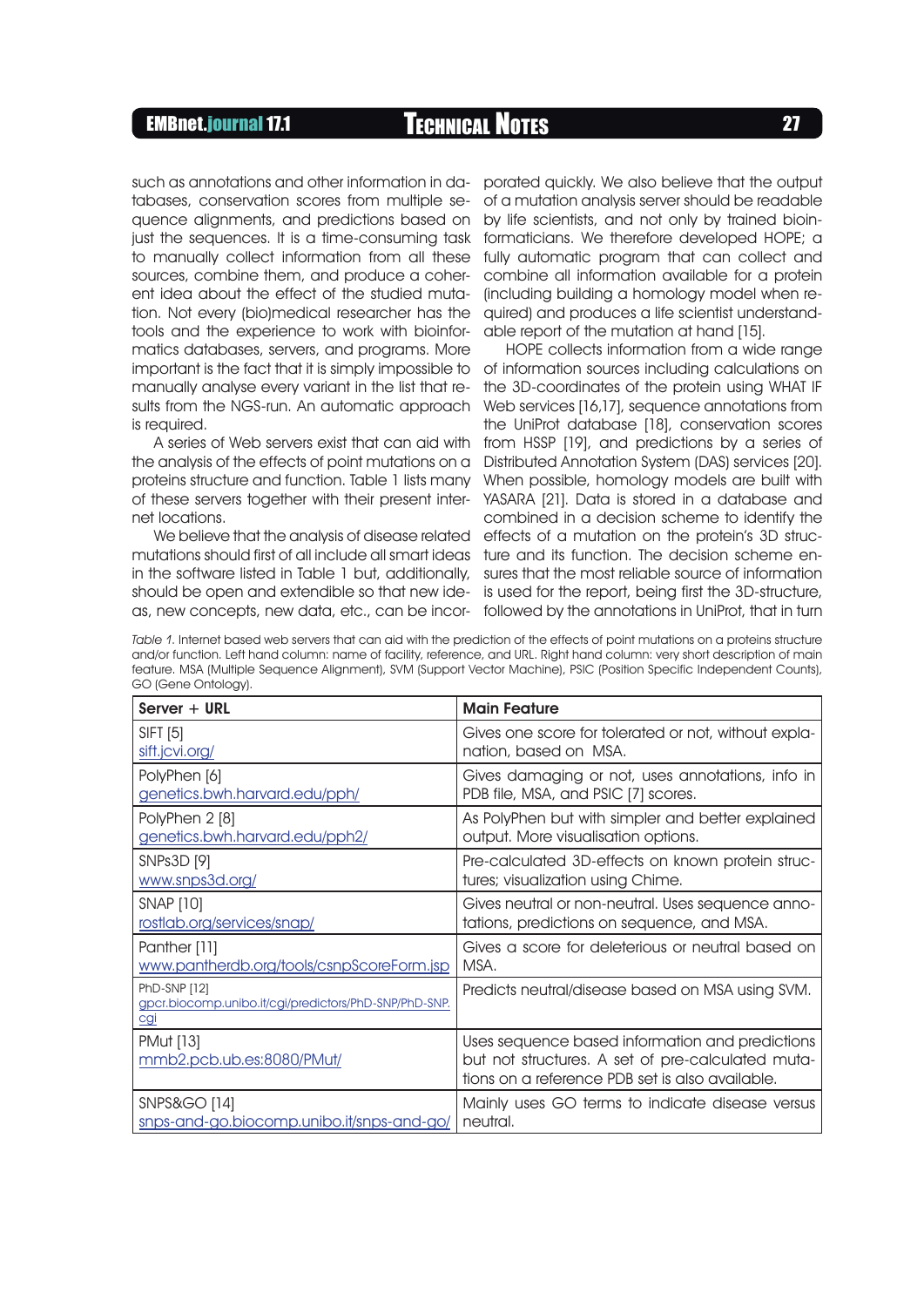are followed by sequence-based predictions. The user can submit his/her sequence and mutation of interest via the web-interface. The report will be shown at the same website and is illustrated with figures and animations showing the effects of the mutation.

While HOPE has been shown to often provide very accurate descriptions of the expected effects of mutations, it most certainly also makes the occasional error and it has limitations in terms of which bioinformatics aspects of mutant analyses it can address. We validated the software by repeating a large number of mutation analyses we performed manually in recent years and by analysing mutations described recently in articles published in high quality journals. In these articles the authors describe their analysis of the structure of the protein and the structural and/or functional effects of the mutation(s). This extensive study revealed a few HOPE-improvements that we have already implemented, and potential improvements that for a series of reasons cannot be implemented yet. Surprisingly, it also revealed a number of instances in which the authors of peer-reviewed articles in highly respected journals made errors in the bioinformatics underlying their conclusions regarding the molecular effects of the mutation studied. We believe that HOPE can help the human genetics community by providing a 'second opinion' to referees, and perhaps also to the human geneticists publishing their results. However, it should be kept in mind that HOPE is software and thus equally fallible as a human being.

### Method

ogy model, but occasionally structure informa- manual and automatic analyses of 79 mutation could not be obtained so that the use of se- tions in 26 proteins. The number of mutations per In recent years we collaborated in numerous human genetics projects, performing the mutation analyses, providing insight in the structural effects of mutations and, in some cases, we could also provide suggestions for new experiments. Often these studies required building a homol-

quence-based prediction servers was required to obtain all information available for the protein. Here we use these examples to validate HOPE. To extend the validation beyond our own projects that, after-all, guided the design of HOPE, we decided to test HOPE using projects that were recently described in well-known journals, such as the American Journal of Human Genetics, Nature Genetics, and Human Mutation. These journals are known to contain many articles about disease-causing mutations and their structural effects. We selected a list of mutations and performed the analyses both manually, using YASARA for model building and visualization, and automatically, using HOPE for modelling and analyses. By comparing the results we obtain an overview of the strong and weak points of HOPE, and of features that can be improved or added to the system.

### Results and discussion

The full results of the analyses can be found at the **HOPE** website<sup>1</sup> and are summarized in Table 2. We classified HOPE's result as 'good' when the HOPE report contained a clear and correct description of the effect of the mutation on the 3D-structure and/or function of the protein. A result received the classification 'OK' when it contained most but not all crucial points about the mutations and no erroneous remarks were found in the report. Of course, we want the report to be as complete as possible but it will take years before we can include every possible information-source. Therefore, possible points for improvement are mentioned in the last column of the Table. Results that were fully correct and did no teach us anything about possible HOPE improvements are not listed in the Table but are available at the website. Since March 2010 users from all over the world have visited the website more than 1600 times.

In these in-house studies we compared the



Fig 1. This figure shows how HOPE fits in the pipeline for SNP analysis.

<www.cmbi.ru.nl/~hvensela/HOPEresults/>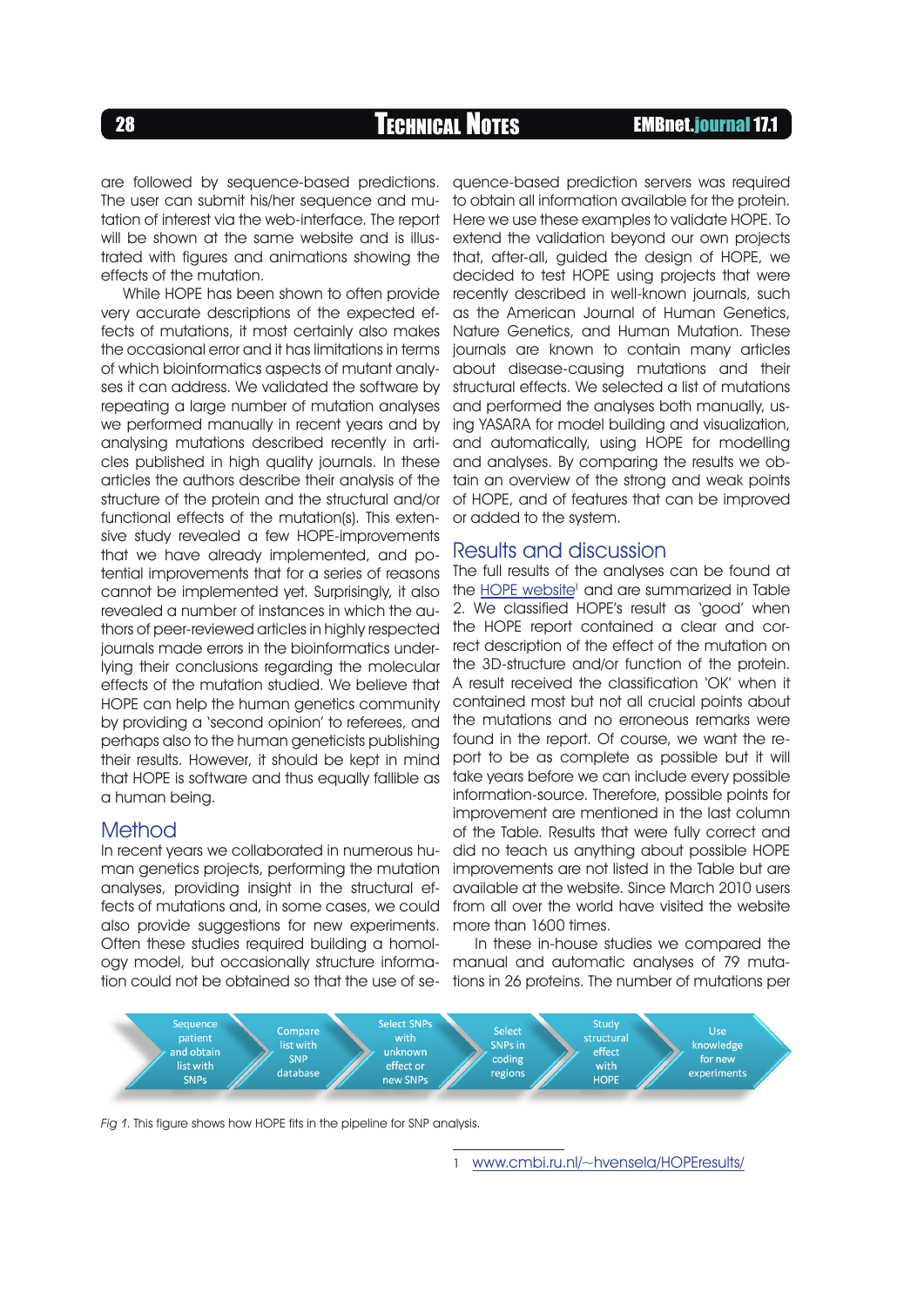Table 2. Mutation analyses on in-house projects. Mutations shown in bold were explained using an experimentally solved structure, mutations in grey indicate the ones for which neither a structure nor a modelling template was available. The remaining mutations were explained using a homology model.

| <b>Protein (UniProt accession code)</b><br>and reference | <b>Mutation</b>                                                | HOPE's performance/points for improvement                                                                                                                                                                                                                     |
|----------------------------------------------------------|----------------------------------------------------------------|---------------------------------------------------------------------------------------------------------------------------------------------------------------------------------------------------------------------------------------------------------------|
| HFE human PMID:18042412                                  | <b>H63D</b><br><b>G93R</b><br><b>I105T</b><br>L183P<br>C282Y   | Good, using the complex structure and indirect in-<br>teractions with other molecules could improve the<br>results                                                                                                                                            |
| EHMT1 _ Human PMID:19264732                              | C1042Y<br><b>R1166W</b>                                        | Good, indirect dimer-interactions and a 'does the<br>rotamer fit'-option could improve the results <sup>1</sup>                                                                                                                                               |
| NDP Human PMID:20340138                                  | C55R<br>G67E<br>G67R<br>F89L<br>S92P<br><b>P98L</b><br>K104N   | As good as possible without a model, C55 is pre-<br>dicted buried which is not underlined by a low-res<br>model, missing literature info for F89, the low reso-<br>lution model also has info about putative cysteine<br>bonds in the vicinity of S92 and P98 |
| TOMT Human PMID:18953341                                 | R81Q<br>W105R<br><b>E110K</b>                                  | Good, could benefit from a ligand contact analysis<br>that also includes neighbouring residues                                                                                                                                                                |
| PO3F4 _ Human PMID:19671658                              | <b>R329P</b>                                                   | Good, analysis of contacts made with neighbour-<br>ing residues could improve the answer                                                                                                                                                                      |
| TMPS6 _ HUMAN                                            | C702F<br><b>R774C</b>                                          | Good, misses a possible new cysteine-bond for<br><b>R774C</b>                                                                                                                                                                                                 |
| NDUF3 Human PMID:19463981                                | <b>M1T</b><br>G77R<br><b>R122P</b>                             | Good, but almost no info for M1T, result for R122P<br>could benefit from knowledge about active site lo-<br>cations <sup>1</sup>                                                                                                                              |
| SEC63 _ Human PMID:20095989                              | 1120T / D168H<br>R217C / R267S<br>Q375P / W651G<br>D675E       | HOPE's model differs from the manually built model<br>and results in different accessibility-scores for D168.<br>Others are OK                                                                                                                                |
| GLU2B _ Human PMID:20095989                              | R139H<br>K155R<br>M175V<br>T261S<br>R281W<br>E381K             | As good as possible without a model. A helical<br>wheel predictor to identify the hydrophobic side of<br>the helix could improve the result for E381K                                                                                                         |
| KCNA1 Human PMID:19903818                                | N255D                                                          | OK, could benefit from literature information about<br>the location of the voltage sensor.                                                                                                                                                                    |
| TRPM6 _ Human PMID:18490453                              | G1955A                                                         | OK, could benefit from information about the gly-<br>cine-rich motif.                                                                                                                                                                                         |
| NDUV1 Human                                              | L53P/ P122L<br>Y204C / C206G<br>A211V / R257Q<br>A341V / T423M | Good, results for P122L could be improved using<br>the complete complex for analysis and information<br>about residue stacking for R257.                                                                                                                      |
| NDUS2 _ Human                                            | F84L<br>E104G<br>R228Q<br>P229Q<br>S413P<br>D446N              | OK, slight difference between the manual and au-<br>tomatic model, could benefit from using the com-<br>plex for R228Q and information about the location<br>of the membrane.                                                                                 |
| NDUS8 Human                                              | P79L<br>R94C<br>R102H                                          | Good, R94 could benefit from using the complex<br>structure.                                                                                                                                                                                                  |

1 The 'does the mutated residue fit' option has been implemented as a result of this validation experiment. Additional WHAT IF options that have been added to HOPE are 'does the mutated residue make hydrogen bonds', 'does the mutated residue make a salt bridge', and 'does the mutated residue influence the shape of a cavity'.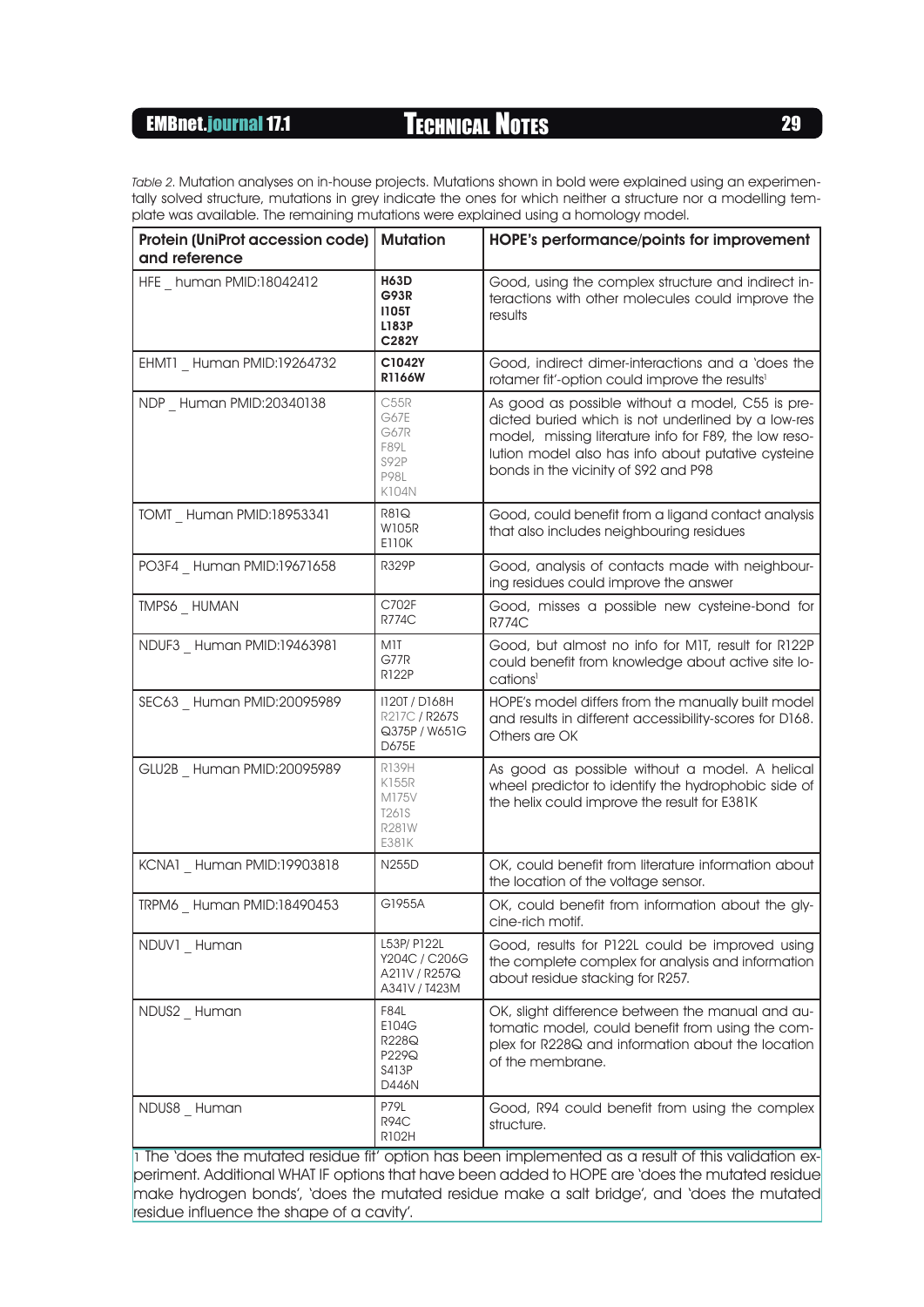| Table 2 (cont.)           |                                                |                                                                                                 |
|---------------------------|------------------------------------------------|-------------------------------------------------------------------------------------------------|
| PCD15 Human PMID:18719945 | <b>R134G</b><br>D178G<br>G262D                 | Good, result for R134G could improve by using a<br>model that covers more domains.              |
| SMAD3 Human PMID:21217753 | <b>T2611</b><br><b>R287W</b>                   | Good, result for T2611 could improve using the com-<br>plex structure                           |
| ILR2 Human                | <b>T4111</b><br><b>R579H</b><br>P631H<br>R753Q | OK, could be improved using long distance rela-<br>tions and neighbour analysis in the complex. |
| ACAD9 Human PMID:20816094 | E413K<br><b>R518H</b>                          | Good, result for R518 could benefit from long dis-<br>tance relations.                          |

protein ranged from one to eight, and the protein length ranged from a small single-domain protein of 133 residues to a large multi-domain protein of 2022 residues. Nine mutations could be explained using the experimentally solved structure of the protein or protein-domain while 53 mutations could be explained using a homology model. In some cases we had to build multiple models for a single protein because these domains were only available as separate templates. For 17 mutation studies no solved structure or template could be identified and therefore our analyses had to rely on sequence based predictions and annotations. HOPE uses a very safe homology modelling threshold to make sure that the models are build only when a good template is available. Consequently, HOPE does not identify a template for NDP Human. However, the cysteine pattern in the sequence indicates that the protein adopts a cysteine-knot fold [22]. We were able to manually build and use a homology model for NDP. This is the only project in which we used different information sources for the manual and automatic approaches.

To extend HOPE's validation beyond our inhouse projects we also analysed mutations that were reported in the literature. The selection criteria used to select test-cases from the literature included: one or more mutations were found to cause a disease, a description of the structural effects of the mutation(s) given in the article, and, if possible, a description of the model building process. The results are summarised in Table 3. Again, we classified the results as good when HOPE was able to give a clear report that agrees with our manual analysis and that is as complete should probably model both states because if as possible, while 'OK' was used for correct but a mutation influences either one of the two, it will incomplete cases. As in Table 1, results are not already influence the protein's function.

listed here if they would not teach us anything about potential HOPE improvements.

We analysed 66 mutations in 32 proteins of which 27 could be explained using the experimentally solved protein structure, 32 could be explained using a homology model. For the remaining 7 mutations we used other information sources.

Sometimes, the protein of interest was solved multiple times under different conditions. This means that HOPE had to choose which of these PDB-files to use for the analyses and/or model building. A decision schedule in HOPE will decide which template/structure to use based on the length of the aligned sequence, the percentage identity, the resolution of the solved structure, and of course on the necessity that the mutated residue must be part of the model. It sometimes happens that the authors of the article decided to use a different PDB-file. In case of the KFL1 project, for instance, this makes sense because a better template for modelling was not solved until after the article was published. In other cases the authors used experimental knowledge that only they could have to decide on a certain PDB-file as template because it contains the protein in a certain state such as active/inactive, open/closed, or bound to a certain ligand. As a result, some of HOPE's analyses were performed using a different PDB-file but in most cases this did not affect the outcome of the analyses. The choice of PDB file or modelling template indeed is a point of concern; Bywater recently worded this problem nicely [23]. Should we model the inactive state or the active state? Actually, we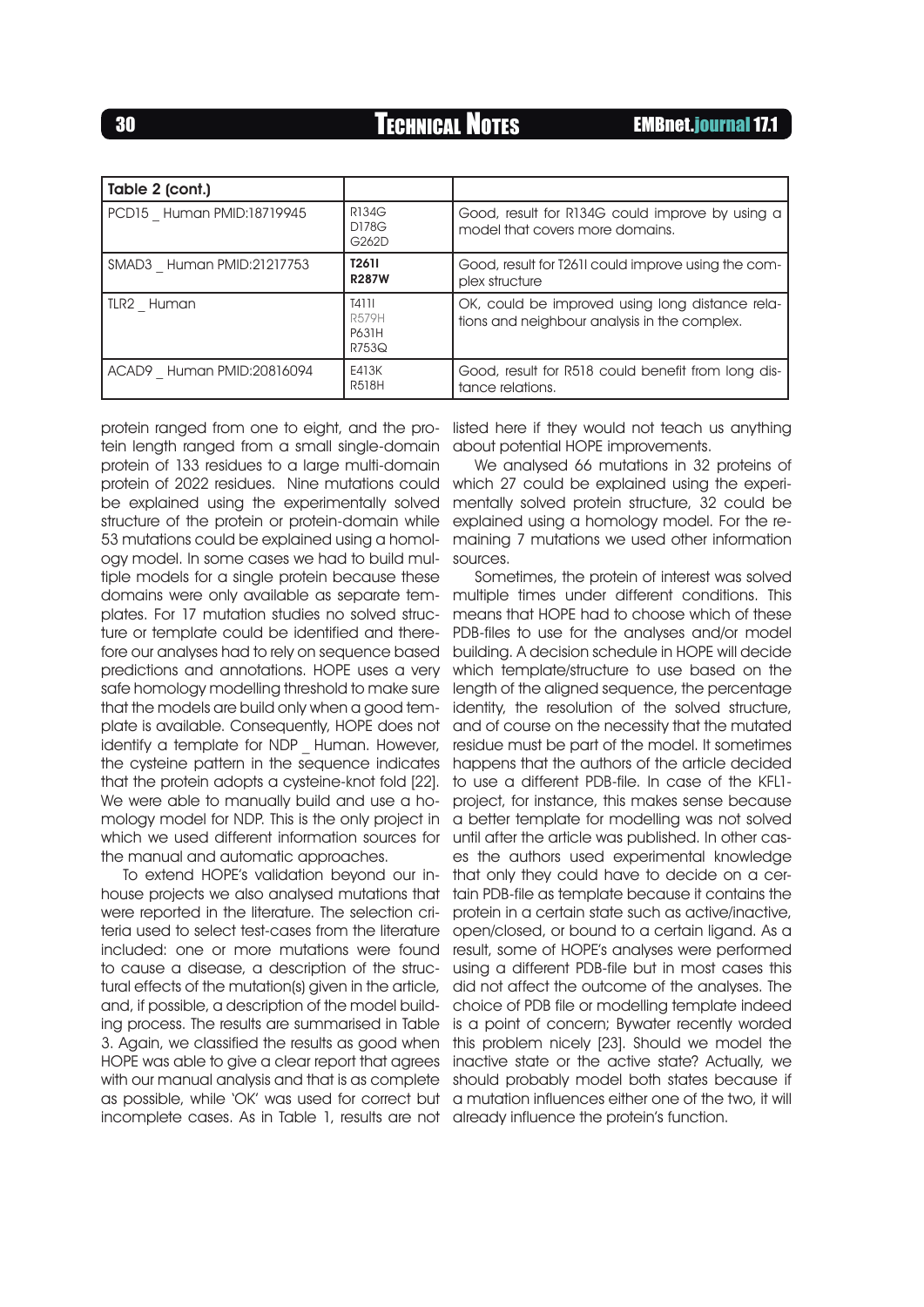| Protein $+$ reference                          | <b>Mutation</b>                                                     | <b>HOPE's performance</b>                                                                                                 |
|------------------------------------------------|---------------------------------------------------------------------|---------------------------------------------------------------------------------------------------------------------------|
| CHSTE Human PMID: 20004762                     | <b>R135P</b><br>L137G<br><b>R231P</b><br>Y293C                      | Good, could be improved using motif information<br>from literature.                                                       |
| DPM3 Human PMID: 19576565                      | <b>L85S</b>                                                         | OK, could be improved using dimer-structure and a<br>coiled-coil predictor.                                               |
| CSKP Human PMID: 19200522                      | <b>R28L</b>                                                         | As good as possible, could be improved using<br>splice-site analysis.                                                     |
| ALR Human PMID: 19409522                       | <b>R194H</b>                                                        | Good (almost no info in article at all)                                                                                   |
| ACTA Human PMID: 19409525                      | R39H R118C<br><b>R149C</b><br>R185Q<br><b>R258C</b><br><b>R258H</b> | OK, could benefit from annotations about the location of<br>the nucleic binding cleft, or a service that calculates this. |
| EMG1/NEP human PMID: 19463982                  | D86G                                                                | Good, could benefit from analysis of contacts made by<br>neighbouring residues.                                           |
| TRPV4 Human PMID: 19232556                     | D333G                                                               | As good as possible, ANK-repeat not annotated, protein<br>becomes more active.                                            |
| LRCC50 Human PMID: 19944405                    | <b>L175R</b>                                                        | Good, could be improved using information from litera-<br>ture.                                                           |
| RENI Human PMID: 21036942                      | <b>D38N</b><br><b>S69Y</b>                                          | Good, could be improved using a more extensive analysis<br>of the contact residues (S69Y).                                |
| SPSY Human (SMS) PMID: 20556796                | G56S<br><b>V132G</b><br><b>1150T</b>                                | Good, improved the conclusions drawn by the authors.                                                                      |
| KLF1 Human PMID: 21055716                      | E325K<br>(better<br>modelling<br>tem-<br>plate now)                 | OK, but HOPE misses possible new interactions formed af-<br>ter mutation.                                                 |
| FXRD1 human PMID: 20858599                     | <b>R325W</b>                                                        | Good, even though no model was built (template identity<br>does not exceed HOPE's safe modelling threshold).              |
| PSB8 Human PMID: 21129723                      | <b>T75M</b>                                                         | OK, could benefit from better annotation of the active site<br>residues                                                   |
| (ACP5/TRAP)<br>PMID:<br>PPA5 Human<br>21217755 | <b>T891</b><br>G215R<br><b>D241N</b><br><b>M264K</b>                | Good, finds points not mentioned in the article                                                                           |
| PRPS1 Human PMID: 20021999                     | <b>D65N</b><br>A87T<br><b>1290T</b><br>G306R                        | OK, could be improved using the complete hexameric<br>biological unit (not in PDB).                                       |
| ABCAD Human PMID: 19944402                     | T4031A                                                              | Good, could be improved using information about the<br>motifs in literature.                                              |
| DCTN1 Human PMID: 19136952                     | G71A                                                                | Good, could benefit from motif information found in lit-<br>erature.                                                      |
| PGDH Human PMID: 18500342                      | A140P                                                               | Could benefit dramatically from a better neighbour anal-<br>ysis.                                                         |

Table 3. Mutation analysis on previously reported mutations. Columns and fonts as for Table 2.

In our test-cases HOPE did not make any dra-correct, answers can be improved by the implematic mistakes. However, some of the, otherwise mentation of new Web services, by a smarter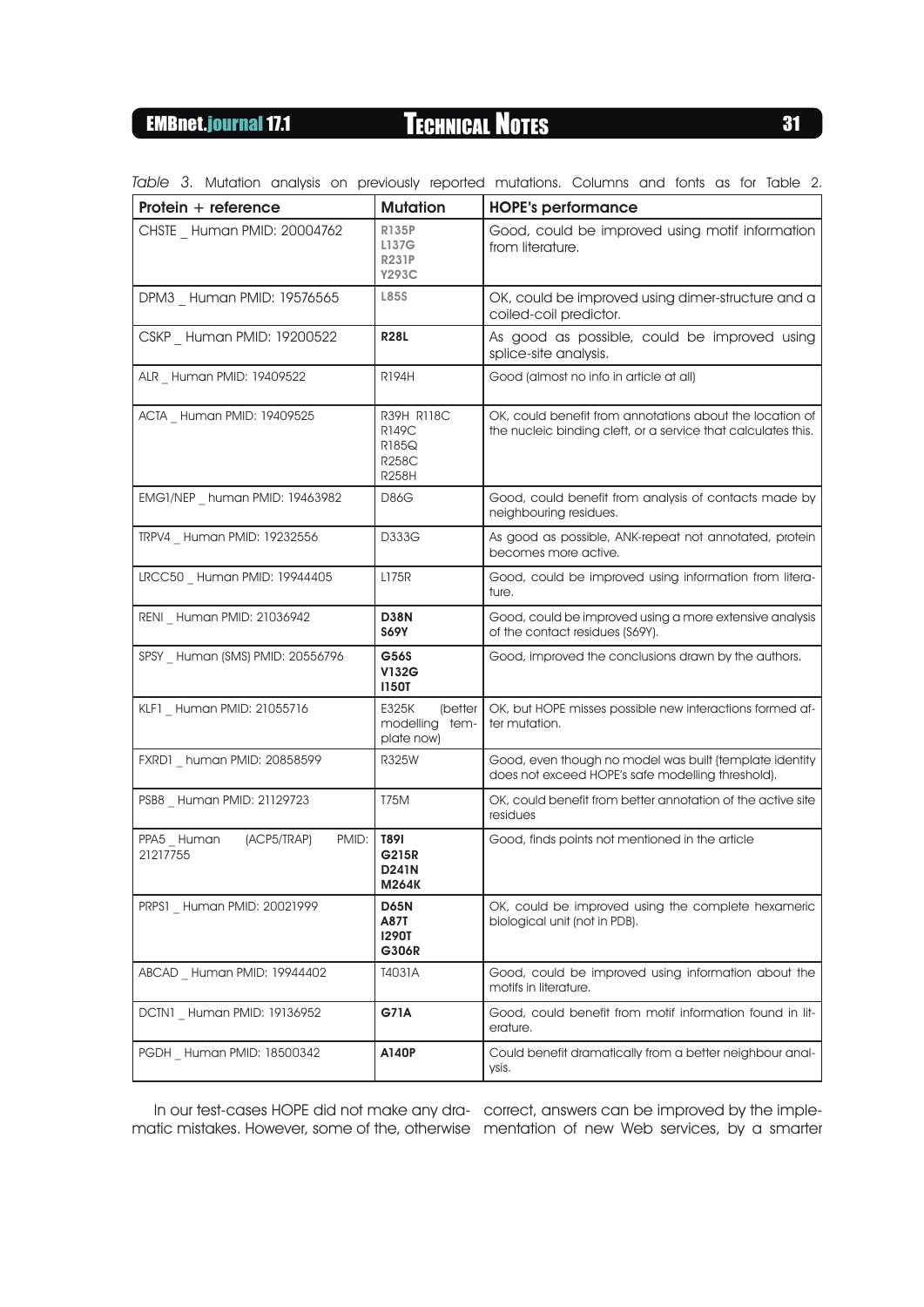choice of modelling templates, or by the use of literature information. Table 4 shows a short summary of HOPE's strong points (green), points that will be improved in the (near) future (orange), and points that will not be improved soon (red). These points will be discussed more extensively below.

**HOPE can:** collect structural information from the 3D-structure or build a homology model when required

A protein's 3D-structure contains an enormous amount of useful information. The fact that HOPE builds and uses the homology model is one of its strong points because this doubles the percentage of human proteins for which 3D analysis is possible. The YASARA modelling script used in HOPE was one of the top-performers in the CASP 2008 and 2010 competition [24]. We have to keep in mind that every homology model represents only a prediction of the truth. However, the choice for one of the best modelling methods and the use of a safe homology-modelling threshold reduces the chance that HOPE analyses a completely wrong model.

**HOPE can:** use the most reliable information source and combine them

HOPE will always provide an answer. Even when there is hardly any information known about the protein, HOPE can still use predictions and information about the amino acids. The fact that HOPE uses structure, annotations, predictions, and conservation scores makes that HOPE gives more complete answers than most other servers that often use just one source of information.

#### **HOPE can:** give a clear and understandable answer for everyone in the (bio)medical fields

HOPE aims to serve a group of users in the field of life sciences that typically lack extensive bioinformatics experience. Therefore, the HOPE website and reports are as easy to use and understand as possible. Difficult bioinformatics keywords in the report are linked to our freely available online dictionary<sup>2</sup> that is based on [WikiPedia's software](http://www.mediawiki.org)<sup>3</sup>.

#### HOPE will, in the near future, be able to: choose the structure/templates for modelling

Template selection is difficult but occasionally crucial. If the template includes an interaction partner, knowledge about disturbance of the interface can be gained. If an enzyme has an active and an inactive form, then both should be modelled and analysed as disturbing any of

| <b>HOPE can:</b>                                | collect structural information from the 3D-structure or build a homology<br>model when required                                                                                                                                     |
|-------------------------------------------------|-------------------------------------------------------------------------------------------------------------------------------------------------------------------------------------------------------------------------------------|
|                                                 | use the most reliable information source and combine them (known<br>structure/homology model, UniProt annotations, conservation scores,<br>predictions)                                                                             |
|                                                 | give a clear and understandable answer for everyone in the (bio)medi-<br>cal field                                                                                                                                                  |
| HOPE will, in the near fu-<br>ture, be able to: | choose the structure/templates for modelling in a more intelligent way,<br>keeping in mind that the protein might be solved in different conforma-<br>tions, complexed with different ligands, and/or under varying condi-<br>tions |
|                                                 | use more information from new DAS servers or other sources                                                                                                                                                                          |
|                                                 | analyse also the mutated situation and compare this to the wild-type,<br>model or structure                                                                                                                                         |
|                                                 | analyse long-distance relations                                                                                                                                                                                                     |
| <b>HOPE</b> will not easily be<br>able to:      | use all information in the heads of the specialists all over the world                                                                                                                                                              |
|                                                 | to extract information from literature                                                                                                                                                                                              |

Table 4. Summary of HOPE's strong and weak points.

<sup>2</sup> <www.cmbi.ru.nl/wiki/>

<sup>3</sup> <http://www.mediawiki.org>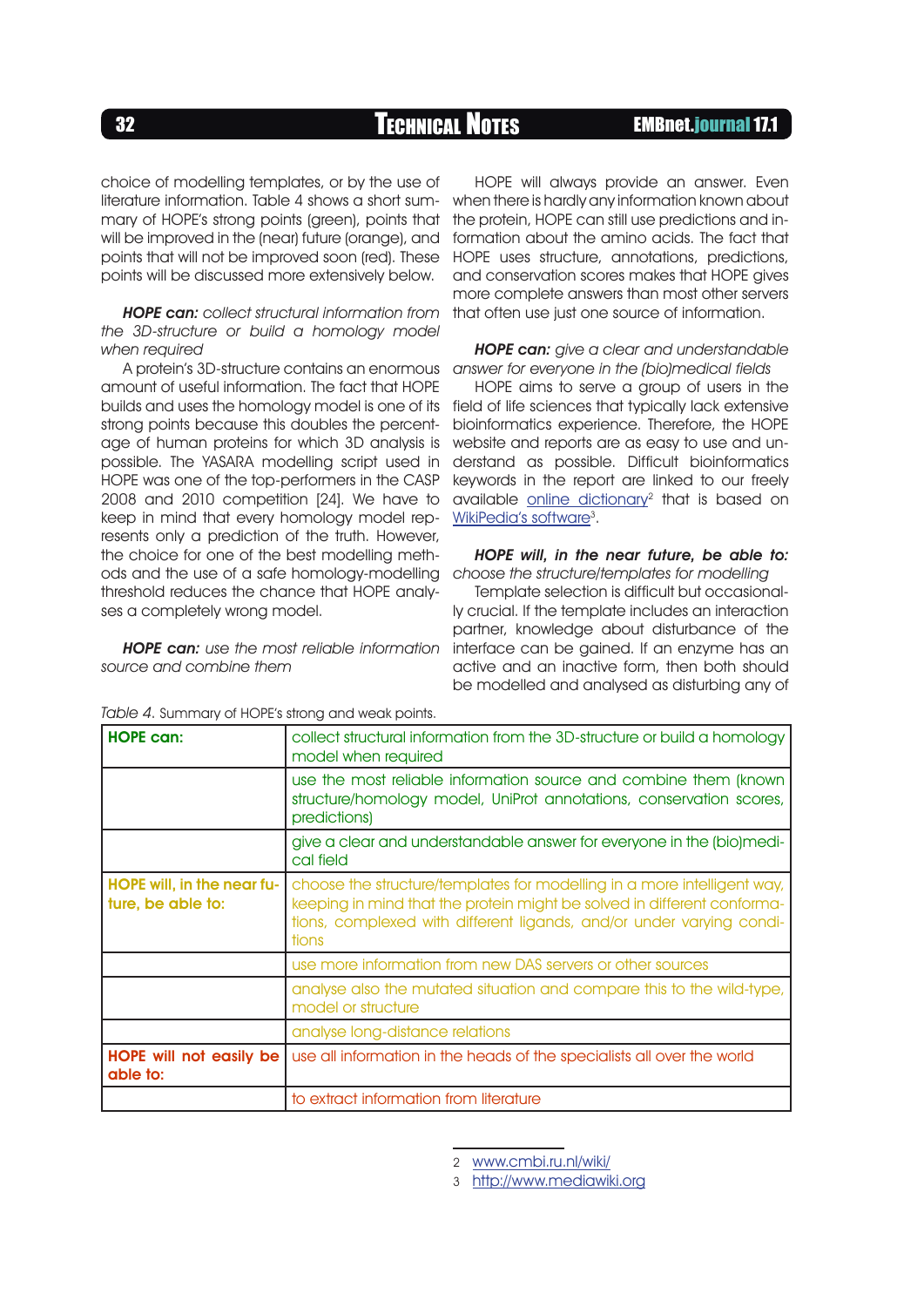EMBnet.journal 17.1 Technical Notes <sup>33</sup>

HOPE can detect multimeric interactions in case the used PDB file contains a multimer. However, not every protein was solved in its biological assembly making it difficult to detect the interactions between the protein of interest and its partners, and transient interaction partners are only seldom co-crystallised. For example, for the mutations in SMAD3 [25] HOPE performs its analyses using the PDB file of the SMAD3 monomer (1mjs [26]) instead of the trimeric complex (1u7f [27]) because the first one has a significantly better resolution (1.91 vs 2.60 Å). Analyses of the mutation T281I could benefit from using the trimeric complex because this residue obviously makes protein-protein interactions at the trimer interface. In this example the interactions are not mentioned in the report, although HOPE does mention the possibility to form these interactions. In the future we want to improve the choice for templates/structures by incorporating biologically assemblies from the protein interaction database PISA [28] and by using smarter algorithms for structure choices.

**HOPE will, in the near future, be able to:** use more information from new DAS servers or other sources

Nowadays, we can access an ever increasing number of servers and databases that all provide useful information. The latest NAR special volume on databases [29] lists hundreds of databases that all might for one project or another contain useful information, but obviously today's technological possibilities preclude use of all these databases. We do intend to let the number of databases grow that HOPE can tap in to, but logistics and maintenance issues will limit us to dozens of databases rather than hundreds. HOPE could then use this information and would give a more detailed report including this domain information. The validation of HOPE gave us new ideas for possible structure calculations and prediction services that can be used to improve the reports. For instance, mutation R28L in the CSKP project [30] probably affects a splice site. As soon as there is a server that provides information about splice sites in protein sequences we can include this in the HOPE reports, and if nobody makes such a server, we will in due time (have to) do it ourselves. Mutation L85S in DPM3

the two states will disturb the function. Currently, mains can be useful, especially since this seems to be the only information known about this position. We also found new ideas for WHAT IF calculations that would improve the results and a few of them have already been implemented in the system (like whether a residue is lining the wall of a cavity).

> HOPE will, in the near future, be able to: analyse also the mutated situation and compare this to the wild-type model or structure

> Insufficient detail is obtained when only the wild-type residue is analysed because the model of the mutant occasionally adds information. For instance, in the case of mutations in SPSY [32] we see that the mutant residue could possibly form new interactions thereby stabilising the protein structure and changing its behaviour. Currently, HOPE only finds the interactions that cause a loss of stability, not the ones that cause gain of stability. In the future we want to implement a module that looks for newly formed beneficial interactions. We already implemented, for example, a module that looks at the stabilising effects of prolines near the N-terminus of helices.

#### HOPE will, in the near future, be able to: analyse long-distance relations

All residues are in close contact with others. Mutation of one residue will thus also affect its spatial neighbours. For example, mutation R329P in PO3F4 [33] changes an arginine that forms hydrogenbonds an asparagine that binds directly to DNA. Mutation of this arginine can therefore indirectly affect DNA binding even though the residue itself was not found to contact DNA. In similar ways, mutations can affect ligand binding sites, active sites, etc., even when the residue itself is not found in such sites. To find these effects we plan to extend the HOPE modules with a neighbour-analysis module that considers all residues that make contact with the mutated residue. Analysis of distance relations that span more than two residues will remain difficult.

### **HOPE will not be able to:** use all information in the heads of the specialists all over the world

[31] shows that a prediction of coiled-coil do-the mutation is located at the same side where Common knowledge obtained by years of experience in looking at protein structures cannot be stored in a database. In case of the R122P mutation in NDUF3 [34], experience tells us that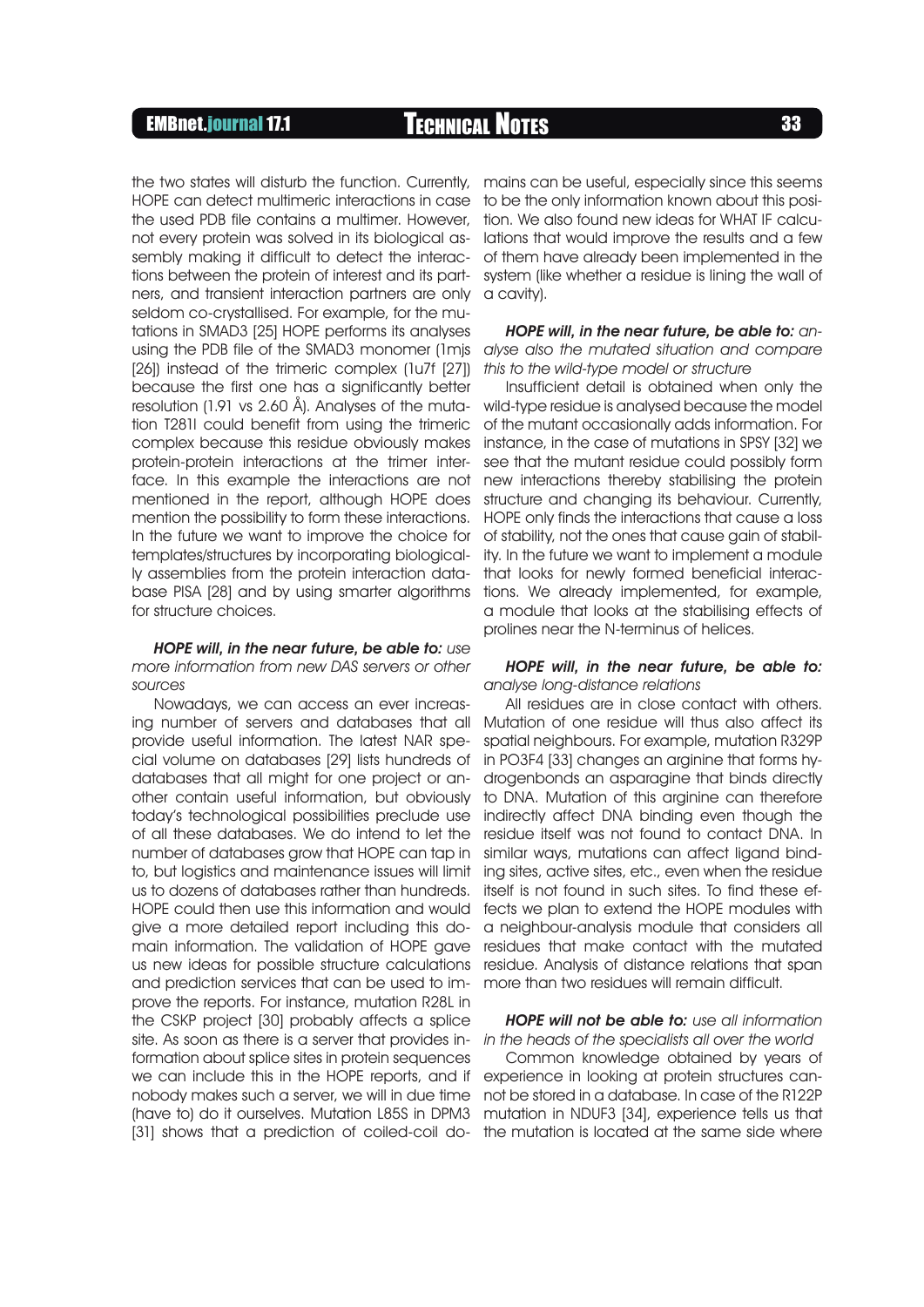**34 TECHNICAL NOTES EMBnet.journal 17.1** 

you can usually find the active site in homologous proteins. Today there is no easy way, yet, to annotate this type of information.

### HOPE will not be able to: extract information from literature

Unfortunately, there is lots of information in the literature that is not (yet) stored in an easy accessible database. Sometimes this can simply be solved by annotating the information in the UniProt database. For instance, the location of the voltage-sensor in KCNA1 or the G-motif in TRPM6 can easily be added to the sequence features of the UniProt-records for these proteins. Analysing the results of HOPE for almost a hundred published cases, we realised that a trained protein structure bioinformatician knows an amazinaly large number of 'little facts'. Putting this all in software will require a few more years of programming

artificial intelligence code. Machine learning will not be able to do this work for us, as the number of 'little facts' that need to be encoded is still very much larger than the number of well analysed disease causing human variants.

### Example result

We would like to share one of our projects as an example of what can already be done by HOPE and what will need to be improved in the future. Two mutations were analysed in protein EHMT1; C1042Y and R1166W. The protein structure of the domain of interest was solved and can be found in PDB file 3hna [35].

By studying this protein structure we could see that the cysteine at position 1042 makes important interactions with one of the zinc-ions in the zinc-cluster in this protein. This cluster is probably important for stabilisation of the local structure



Figure 2. Overview of the mutations C1042Y and R1166W in the 3D-structure of EHMT1. The surface of only one of the monomers in the dimer is shown, the other monomer is depicted in cartoon representation. The mutated residues are colored green and indicated with red arrows. The Zinc-ions are shown as magenta balls while the ligand is shown in yellow balls. The insets show a close-up of the mutations. The side chain of the wild-type residue is now shown in green while the side chain of the mutant residue is shown in red.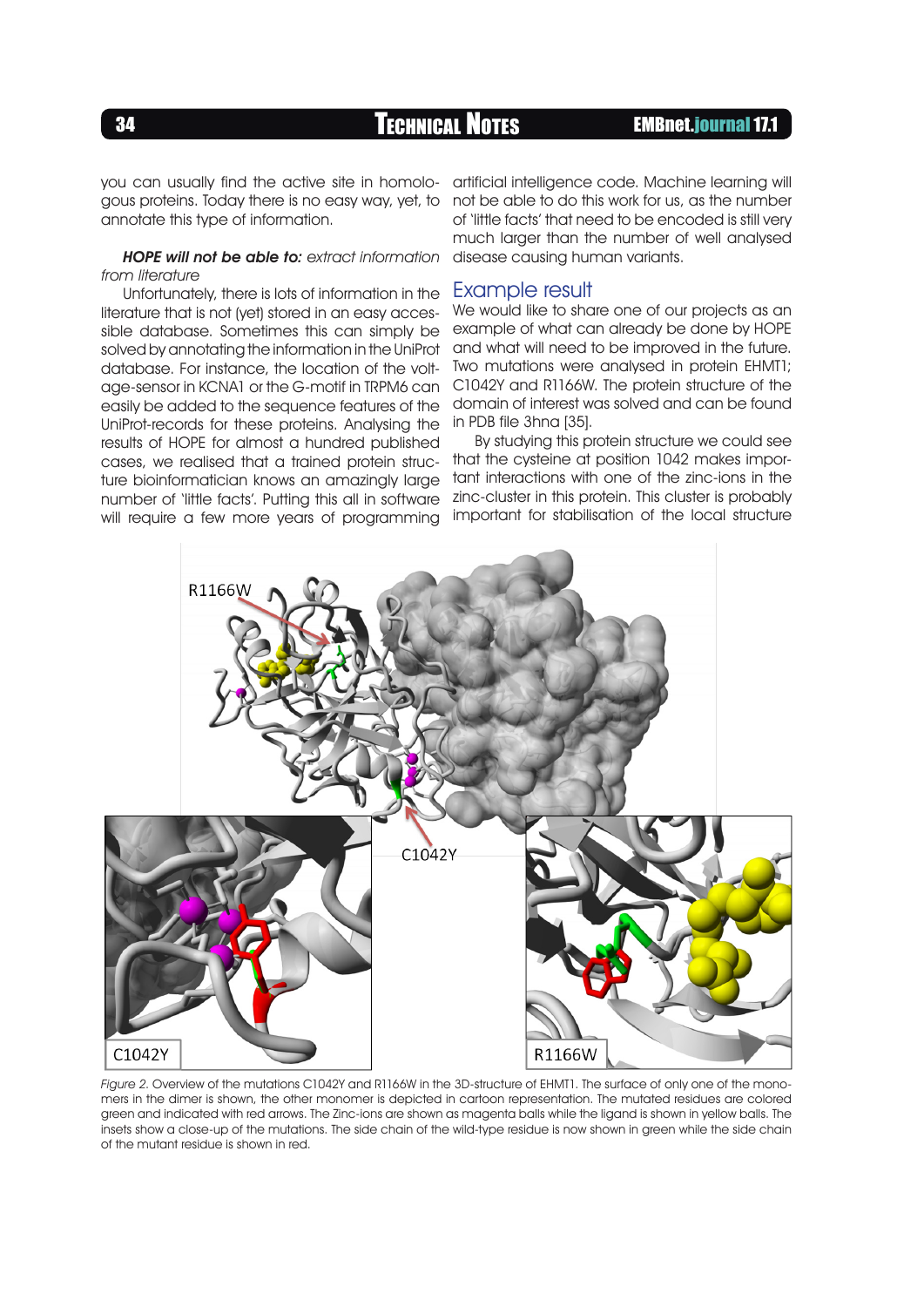## EMBnet.journal 17.1 Technical Notes <sup>35</sup>

element that seems needed to correctly position the loops that make interactions with the other monomer. The mutation will cause the introduction of a bigger residue which will simply not fit here and will therefore affect dimerisation. HOPE mentions the same points in its report: the interactions with the zinc-ion will be lost and the bigger residue will not fit at the same position. However, HOPE misses the fact that this could affect dimerisation because the mutated residue is not in direct contact with the other monomer. As soon as we have implemented a more extensive contact-analysis, HOPE will also be able to identify this effect.

The second mutation converts arginine 1166 into a tryptophan. In the protein structure we can see that this residue is buried and in contact with the ligand. We used a WHAT IF option to find out that no rotamer of tryptophan will ever fit at this position. The mutant will disturb the structure of the ligand binding site. HOPE also produces a report that mentions the interaction between R1166 and the ligand, that a bigger residue will probably not fit at the same position and that this will disturb interaction with the ligand. However, HOPE did not try to fit all possible rotamers of tryptophan. We are currently implementing this option.

This example shows that HOPE can already give a correct and informative answer that can be obtained easily and automatically. It also shows that there are still possibilities to improve the system and to provide even more clear and stronger answers.

We even found a few cases in which HOPE provided significantly more information than could be found in the article. For example, the authors of the ALR \_ human project [36] performed a large number of experiments to find out that the mutation affects the function of the protein and might cause complex IV deficiency. HOPE mentions that the mutation is located in the ERV/ALR sulfhydryl oxidase domain and makes hydrogenbonds to FAD. The difference in size and charge will disturb this interaction which will in turn affect the function of the protein.

In this second example we show that HOPE can even improve results of mutation analyses. In their study of mutations in SPMSY causing Snyder-Robinson-Syndrome the authors describe mutation I150T. They used the experimentally solved structure of the SPMSY and found that the mutant residue threonine could make a new hy-

drogenbond with aspartate 222 in the hydrophobic core. We performed the same analysis but could not identify the same hydrogenbond. The minimum distance between the side chains of threonine and aspartate was found to be 4.5Å whereas a maximum distance of 3.5Å is required for hydrogenbond formation. It seems unlikely that this hydrogenbond is formed. HOPE produces a report that agrees with our manual analysis. This illustrates that HOPE can be used as engine to aid both authors and referees.

### **Conclusion**

We have developed HOPE, a fully automatic mutant web server that can analyse the effect of point mutations on a protein's 3D-structure. We validated this server using a large number of welldescribed point mutations. We found that HOPE is able to give a clear and correct answer that in the majority of cases is similar to the results obtained by manual analysis. HOPE's performance depends on the information that is annotated or can be calculated from the structure. With this in mind, we think that HOPE performs very well in these projects providing clear and useful answers, even though they are not fully complete in some cases.

With the development of HOPE we have provided on small piece of the molecular puzzle: mutation analysis. It is now possible to automatically study the effects of point-mutations in the protein-coding region of the genome. In the future we can think of using HOPE to prioritise these mutations based on the probability that the mutation is disturbing the 3D structure and as such causing a disease. HOPE's analysis can then be added to the process of analysing the results from a NGS-run.

#### Competing interest statement None declared

#### References

- 1. Gisel A, Bongcam-Rudloff E (2011) EMBRACE workshop "NEXT GENERATION SEQUENCING II". EMBnet.journal, 16(1):5-7.
- 2. The International HapMap (2003) Project. Nature, 426(6968):789-796.
- 3. Sherry ST, Ward MH, Kholodov M, Baker J, Phan L, Smigielski EM, Sirotkin K (2001) dbSNP: the NCBI database of genetic variation. Nucleic Acids Res 29(1):308-311.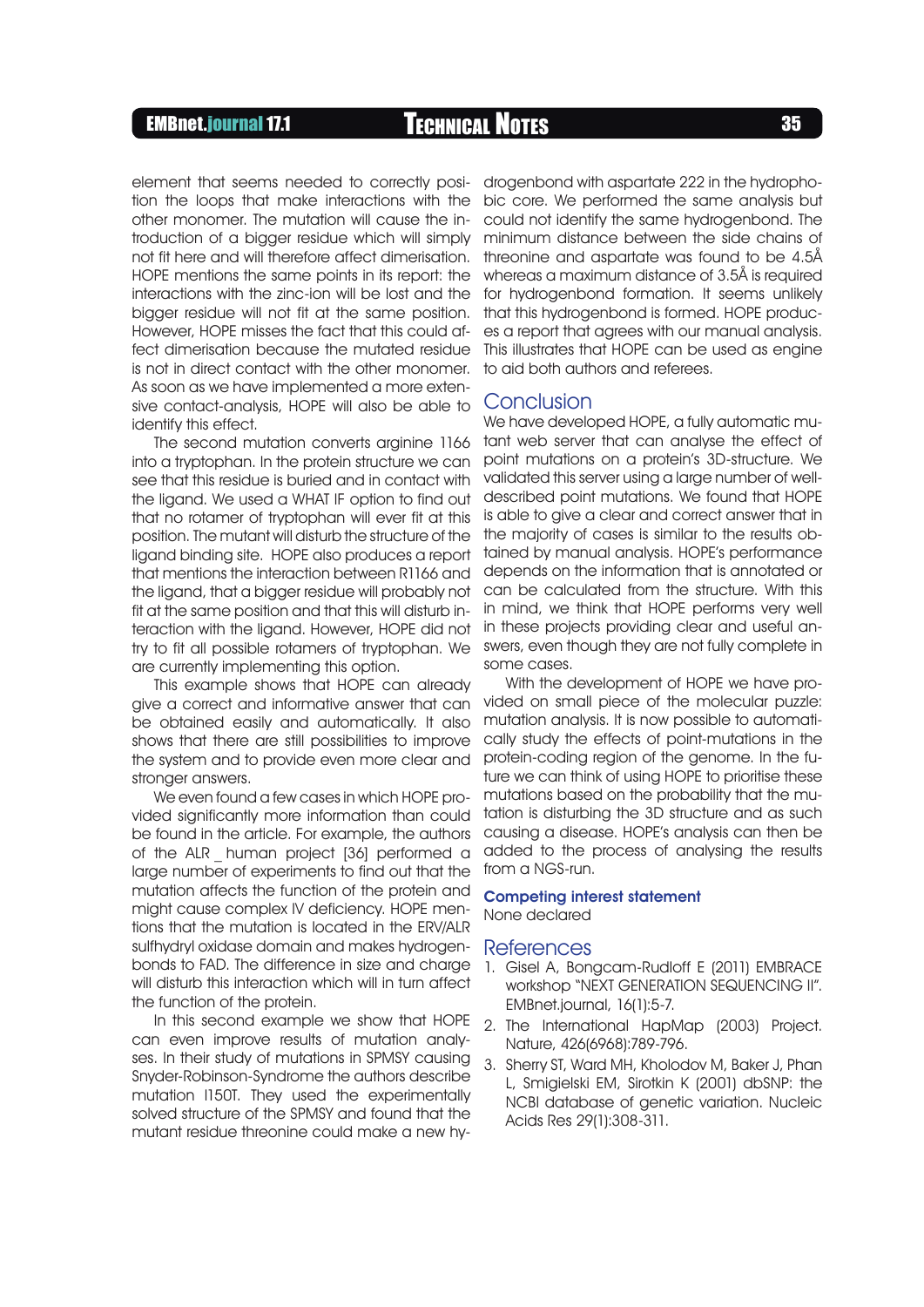- 4. Hamosh A, Scott AF, Amberger J, Valle D, McKusick VA (2000) Online Mendelian Inheritance in Man (OMIM). Hum Mutat 15(1):57-61.
- 5. Ng PC, Henikoff S (2003) SIFT: Predicting amino acid changes that affect protein function. Nucleic Acids Res, 31(13):3812-3814.
- 6. Ramensky V, Bork P, Sunyaev S (2002) Human non-synonymous SNPs: server and survey. Nucleic Acids Res 30(17):3894-3900.
- 7. Sunyaev SR, Eisenhaber F, Rodchenkov IV, Eisenhaber B, Tumanyan VG, Kuznetsov EN (1999) PSIC: profile extraction from sequence alignments with position-specific counts of independent observations. Protein Eng 12(5):387-394.
- 8. Adzhubei IA, Schmidt S, Peshkin L, Ramensky VE, Gerasimova A, Bork P, Kondrashov AS, Sunyaev SR (2010) A method and server for predicting damaging missense mutations. Nat Methods, 7(4):248-249.
- 9. Yue P, Melamud E, Moult J (2006) SNPs3D: candidate gene and SNP selection for association studies. BMC Bioinformatics 7:166.
- 10.Bromberg Y, Rost B (2007) SNAP: predict effect of non-synonymous polymorphisms on function. Nucleic Acids Res 2007, 35(11):3823- 3835.
- 11. Thomas PD, Campbell MJ, Kejariwal A, Mi H, Karlak B, Daverman R, Diemer K, Muruganujan A, Narechania A (2003): PANTHER: a library of protein families and subfamilies indexed by function. Genome Res. 13(9):2129-2141.
- 12.Capriotti E, Calabrese R, Casadio R (2006) Predicting the insurgence of human genetic diseases associated to single point protein mutations with support vector machines and evolutionary information. Bioinformatics 22(22):2729-2734.
- 13.Ferrer-Costa C, Gelpi JL, Zamakola L, Parraga I, de la Cruz X, Orozco M (2005) PMUT: a web-based tool for the annotation of pathological mutations on proteins. Bioinformatics 21(14):3176-3178.
- 14.Calabrese R, Capriotti E, Fariselli P, Martelli PL, Casadio R (2009) Functional annotations improve the predictive score of human diseaserelated mutations in proteins. Hum Mutat 30(8):1237-1244.
- 15.Venselaar H, Te Beek TA, Kuipers RK, Hekkelman ML, Vriend G (2010) Protein structure analysis

of mutations causing inheritable diseases. An e-Science approach with life scientist friendly interfaces. BMC Bioinformatics, 11:548.

- 16.Hekkelman ML, Te Beek TA, Pettifer SR, Thorne D, Attwood TK, Vriend G (2010) WIWS: a protein structure bioinformatics Web service collection. Nucleic Acids Res 38(Web Server issue):W719-723.
- 17. Vriend G (1990) WHAT IF: a molecular modeling and drug design program. J Mol Graph 8(1):52-56, 29.
- 18.Jain E, Bairoch A, Duvaud S, Phan I, Redaschi N, Suzek BE, Martin MJ, McGarvey P, Gasteiger E (2009) Infrastructure for the life sciences: design and implementation of the UniProt website. BMC Bioinformatics 10:136.
- 19. Schneider R, de Daruvar A, Sander C (1997) The HSSP database of protein structuresequence alignments. Nucleic Acids Res 25(1):226-230.
- 20.Prlic A, Down TA, Kulesha E, Finn RD, Kahari A, Hubbard TJ (2007) Integrating sequence and structural biology with DAS. BMC Bioinformatics 8:333.
- 21. Krieger E, Koraimann G, Vriend G (2002) Increasing the precision of comparative models with YASARA NOVA--a self-parameterizing force field. Proteins 47(3):393-402.
- 22.Meitinger T, Meindl A, Bork P, Rost B, Sander C, Haasemann M, Murken J (1993) Molecular modelling of the Norrie disease protein predicts a cystine knot growth factor tertiary structure. Nat Genet 5(4):376-380.
- 23.Bywater R (2010) Solving the protein folding problems. Nature Precedings.
- 24.Krieger E, Joo K, Lee J, Raman S, Thompson J, Tyka M, Baker D, Karplus K (2009) Improving physical realism, stereochemistry, and sidechain accuracy in homology modeling: Four approaches that performed well in CASP8. Proteins 77 Suppl 9:114-122.
- 25.van de Laar IM, Oldenburg RA, Pals G, Roos-Hesselink JW, de Graaf BM, Verhagen JM, Hoedemaekers YM, Willemsen R, Severijnen LA, Venselaar H et al. (2011) Mutations in SMAD3 cause a syndromic form of aortic aneurysms and dissections with early-onset osteoarthritis. Nat Genet, 43(2):121-126.
- 26.Qin BY, Lam SS, Correia JJ, Lin K (2002) Smad3 allostery links TGF-beta receptor kinase acti-